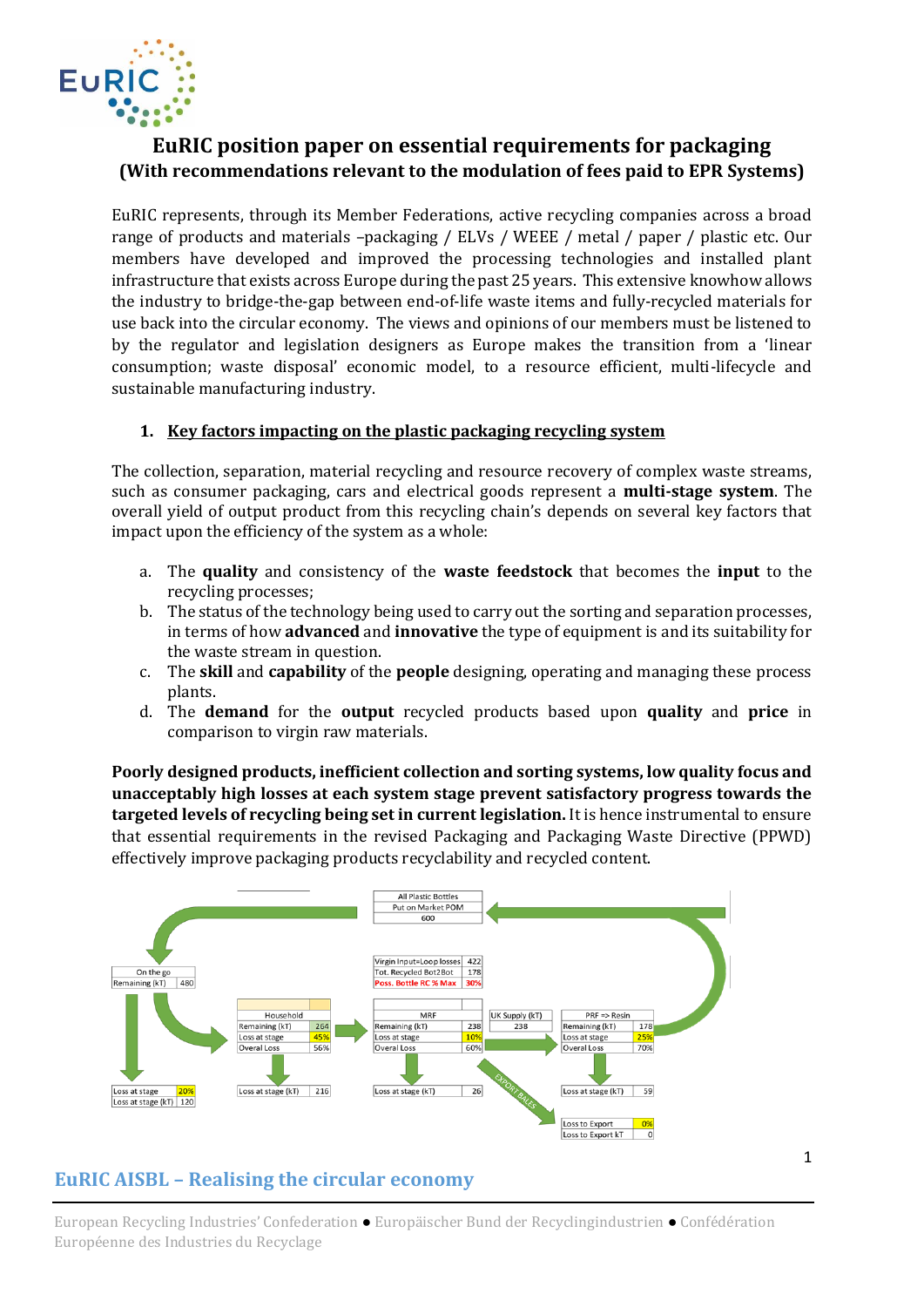

The PPWD and Single-Use-Plastic (SUP) Directive have set high and challenging targets for the recycling of materials and recycled content in new products in the period up to 2025 and beyond to 2030. Levels of 55% of all plastic packaging being 'fully recycled' (i.e. measured at the point in the system where plastic enters thermal extrusion stage) and overall collection targets of 90% for most types of plastics beverage bottles. These target levels can only be achieved with a complete overhaul of the existing systems, with a strict focus on quality of input waste feedstocks and a switch-over by manufacturing industry to the principles of design for recycling in all consumer products.

### **2. Essential requirements to improve packaging design**

Manufacturers and retailers of consumer packaging have a crucial part to play towards enabling an efficient materials recycling system operating at the desired future high levels of output and quality. The availability of recycled materials for use back into new packaging needs to increase in order to meet the projected 'near future' demands for high-quality recyclates.

EuRIC therefore calls for the following key factors to be incorporated as essential requirements for packaging products placed on the market and to serve as a basis for eco-modulation of fees paid by producers to EPR systems:

### **1) Suitability for automated sorting**

- ➢ **Easy-to-dismantle components** for each packaging type. Enabling simple separation of individual component parts during the size-reduction and sorting steps at re-processors (e.g. perforated sleeves used to label bottles; NOT direct printing on the pack).
- ➢ **Marking for Negative Sortation** when the need for hygienic and safe food protection overrides the ability to select and use a 'simple pack format' (e.g. some multi-layer barrier film wraps), make sure that marking systems are used **on all** non-recyclable packaging items which enable their easy recognition and 'negative sorting' on sensor-based equipment. This will allow for the 'unwanted' and 'unrecyclable' pack formats to be easily removed from the bulk packaging stream in the re-processing steps of the system. Thus, driving up both quality and useful yield of mono-material recycled plastic output.
- ➢ **Compatibility with automated material recognition.** The packaging design should not overlap different materials as this practice induces optical sorting machines to sorting mistakes. E.g. plastic sleeves used to label plastic bottles should be made of the same resin as the bottle itself.

### **2) Suitability for in-real-life high added-value material recycling**

- ➢ **Minimum number of materials used** in each packed item to deliver the required functionality of the packaging (e.g. food protection in supply chain).
- ➢ **No or minimal additives and colours used** in the primary polymer item avoid devaluing the pure natural polymers by adding pigments, fillers, opacity agents etc. as far as is possible without compromising in performance. Purity means value for recyclates. E.g. Opaque PET has significantly affected French high-quality and high-value PET recycling process. These materials should support significantly higher EPR fees.
- ➢ **Labelling and printing**: using methods that enable good messaging to consumers, but which protect and provide 'careful stewardship' of the core plastic material. (e.g. clear plastic yoghurt pots with wrap-around, perforated cardboard labelling systems allowing

# **EuRIC AISBL – Realising the circular economy**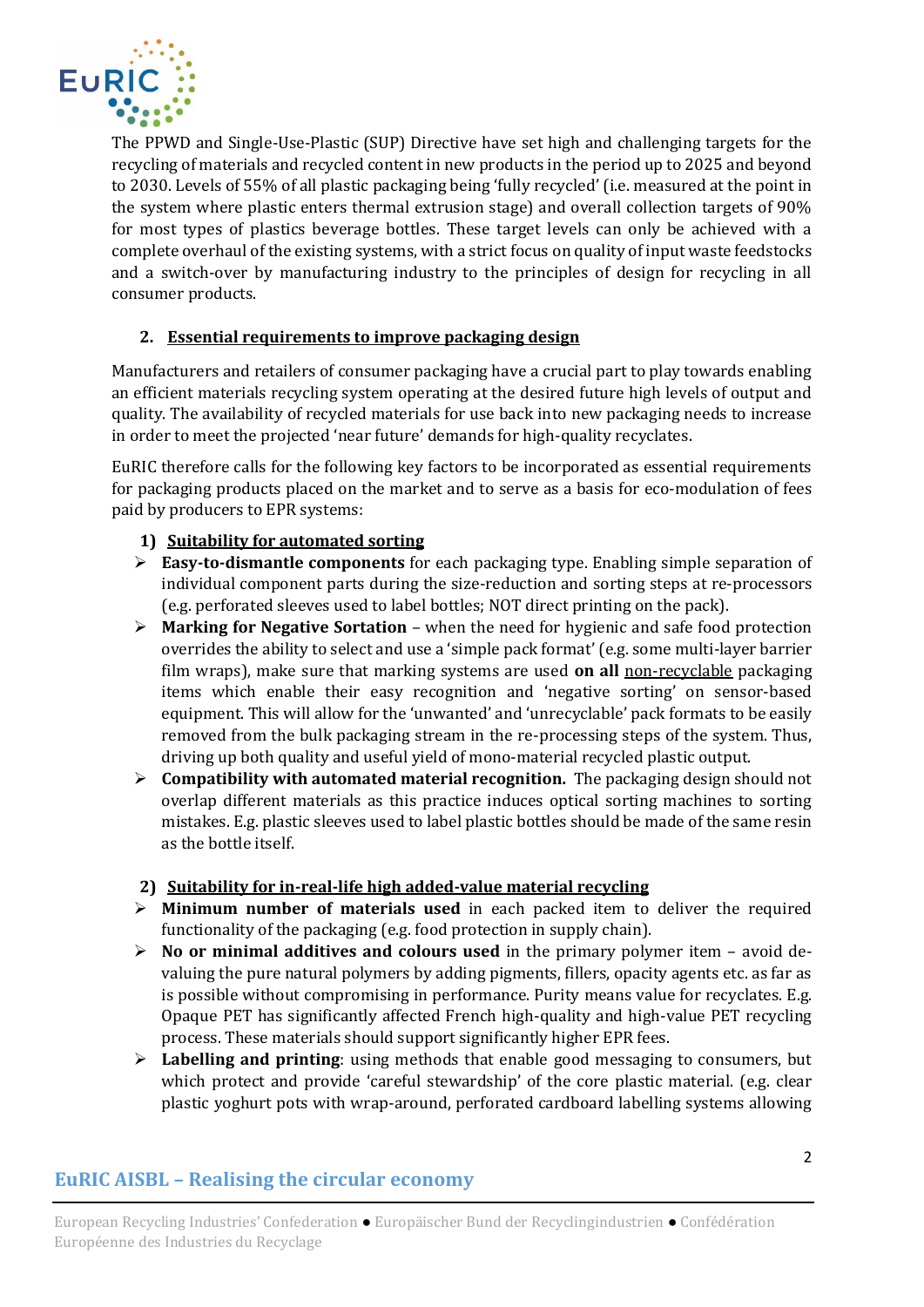

consumers to strip the pack prior to putting-out for recycling). Avoid the use of incompatible adhesives and printing inks as far as possible.

- ➢ **Rewarding packaging products free of hazardous substances**: 80% of a product's environmental impacts are determined at design stage. As part of an EU's integrated product policy and in order to improve the interface between waste and chemicals legislation, it is instrumental that hazardous substances rendering recycling more difficult should be phased out at design stage.
- ➢ **Availability of in-real-life (not laboratory) industrial process for material recovery** Packaging made of materials for which no industrial process is available should support significantly higher EPR fees. As a basic principle, recyclability must be assessed in working industrial conditions not in theoretical laboratory and the recyclability assessment must be a collaborative procedure, including packaging producers, retailers, waste collectors and recyclers. For example, **biodegradable plastics do not exist.** Firstly, industrial composting plants can recover compostable plastics (e.g. polylactic acid (PLA) plastic packaging) (i) only under strict conditions of temperature and humidity and (ii) only if they do not exceed a certain percentage of the total organic material. Secondly, although certain plastics could eventually be compostable, they may pose serious threats for sorting and recycling plants, because their different chemical structure has a very negative impact on the quality of recycled materials from other plastics, especially PET and PE. Conversely, bio-based plastics such as bio-PE or bio-PET that have exactly the same chemical structure as the oil-based plastics can be recycled alongside existing materials.

#### **3) Transversal criteria**

- ➢ **Level Playing Field –** A sufficient degree of harmonisation across Member State in the local implementation of packaging EPR systems to make sure that pan-European branded items are 'scored recyclable' in a similar manner for the whole European community.
- ➢ **Prioritising effective waste treatment** operations which are coherent with the circular economy legal framework. In recent years, technologies have emerged to make the supply chain for chemicals (plastics) more circular, including chemical recycling. There are indications that, although the feasibility for such technologies alone to operate at an industrial scale is still unproven, the operating costs could be unsustainable for the citizens and companies. The right approach should favour investment in proven waste treatment options like thermal treatment and mechanical recycling and consider chemical recycling as a complementary solution where the other methods are not viable.

### **3. EPR – Metrics for Fee Modulation**

EuRIC fully supports the principles of modulating the scale of producer fees to be paid into Member State EPR schemes based upon some agreed metrics of sustainability. This approach is instrumental to bridge EPR systems with eco-design for more circular products and to ensure that front-runners are rewarded while product design that disregard the end-of-life phase is penalised.

While the proposed criteria listed are '*taking into account their durability, reparability, re-usability and recyclability' (Revised waste framework Directive 2018/851)* address the three most relevant criteria for plastics packaging, they unfortunately omit **recycled content**.

## **EuRIC AISBL – Realising the circular economy**